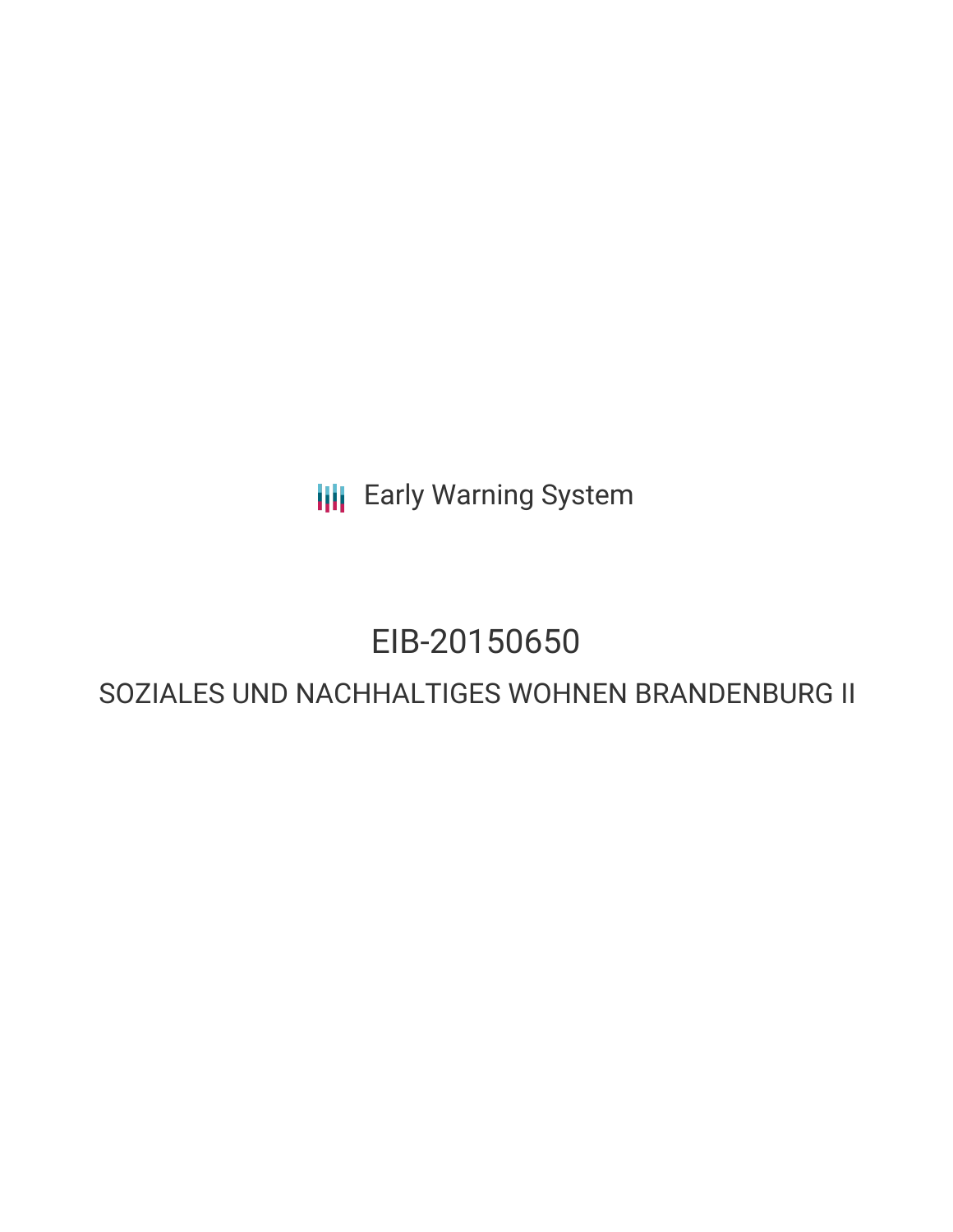

#### **Quick Facts**

| <b>Countries</b>               | Germany                        |
|--------------------------------|--------------------------------|
| <b>Specific Location</b>       | Federal State of Brandenburg   |
| <b>Financial Institutions</b>  | European Investment Bank (EIB) |
| <b>Status</b>                  | Approved                       |
| <b>Bank Risk Rating</b>        | U                              |
| <b>Voting Date</b>             | 2016-08-03                     |
| <b>Borrower</b>                | LAND BRANDENBURG               |
| <b>Sectors</b>                 | Infrastructure                 |
| <b>Investment Amount (USD)</b> | $$222.98$ million              |
| <b>Project Cost (USD)</b>      | \$445.96 million               |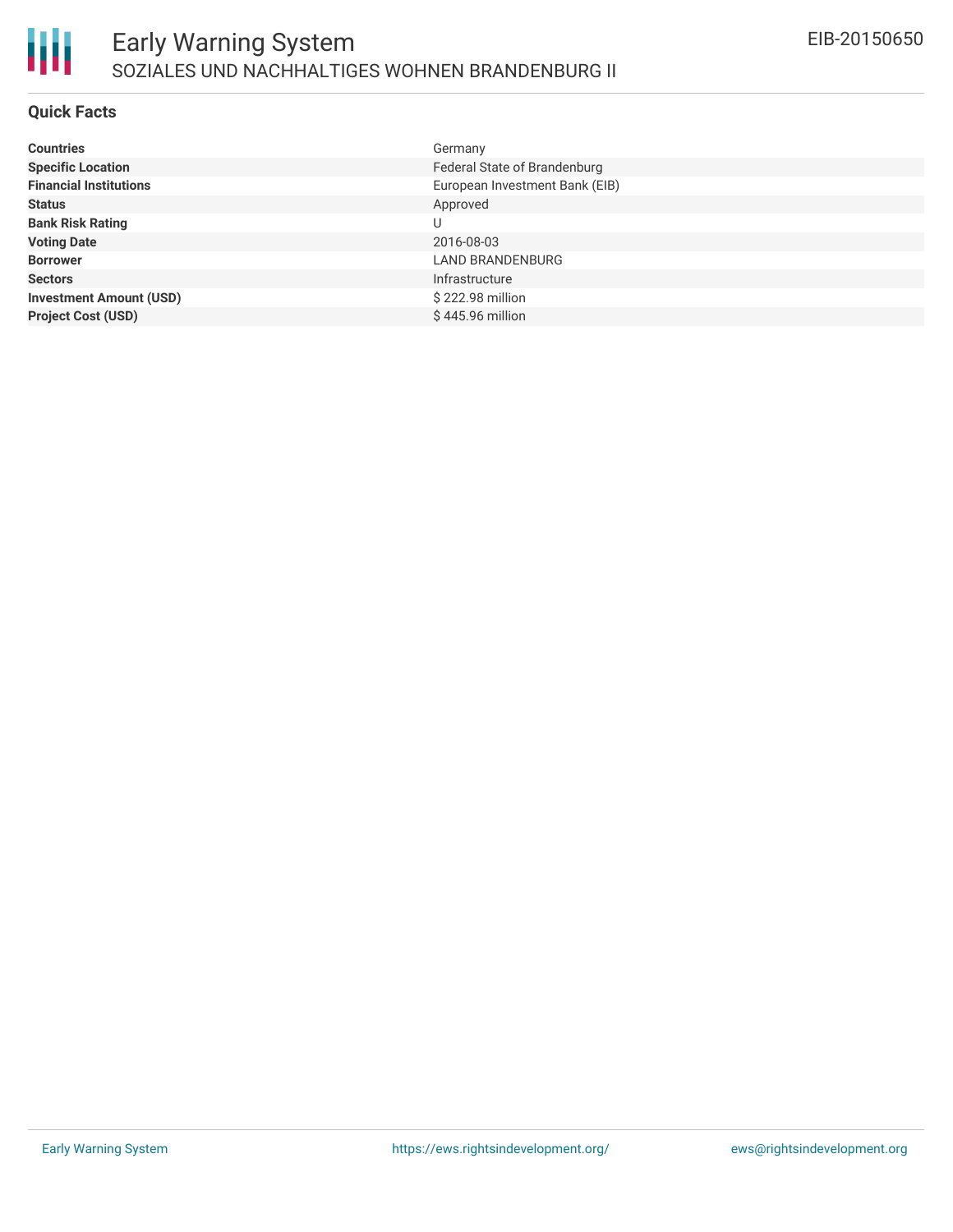

### **Project Description**

This project will finance social housing retrofitting and new construction in the Federal State of Brandenburg.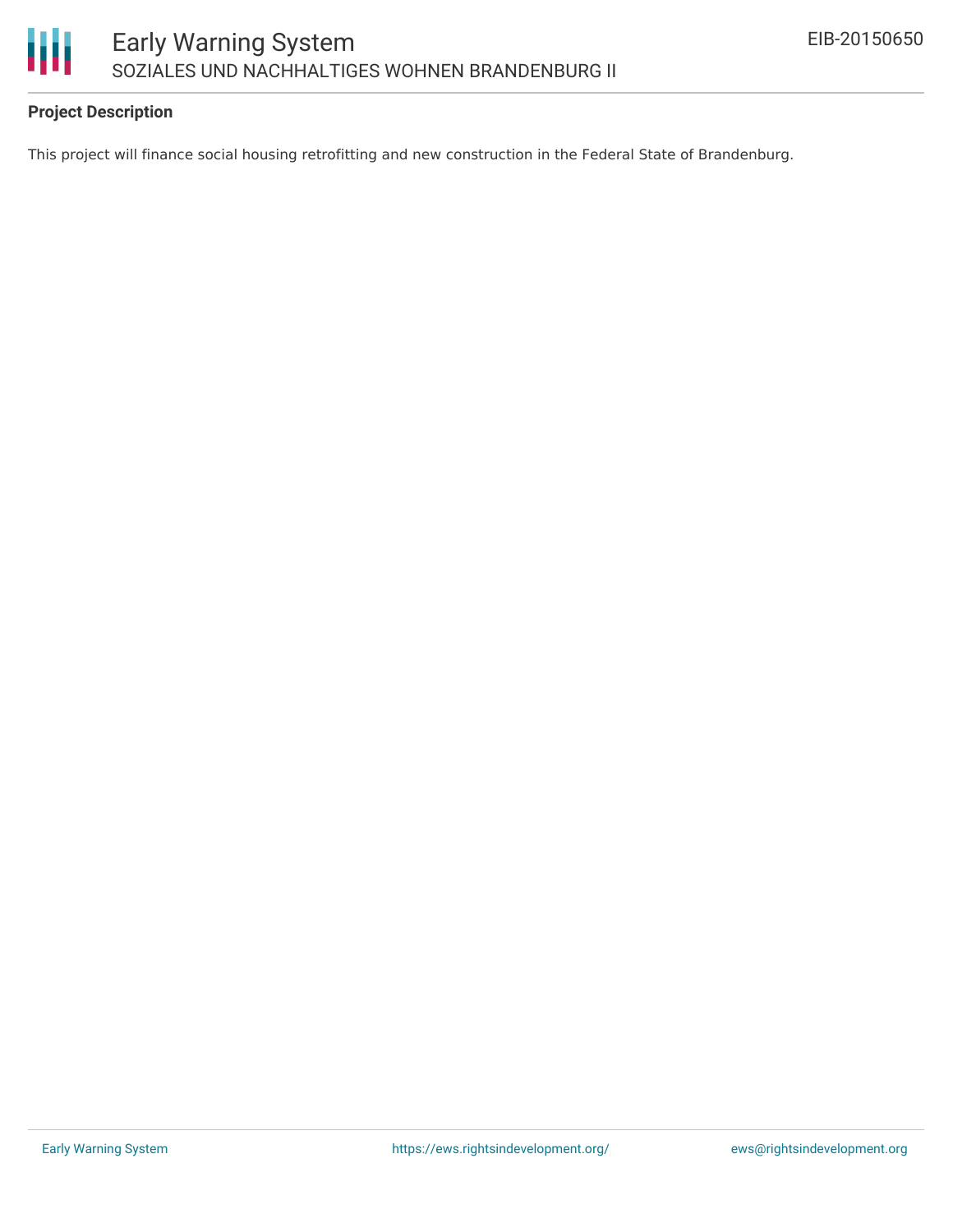

#### **Investment Description**

European Investment Bank (EIB)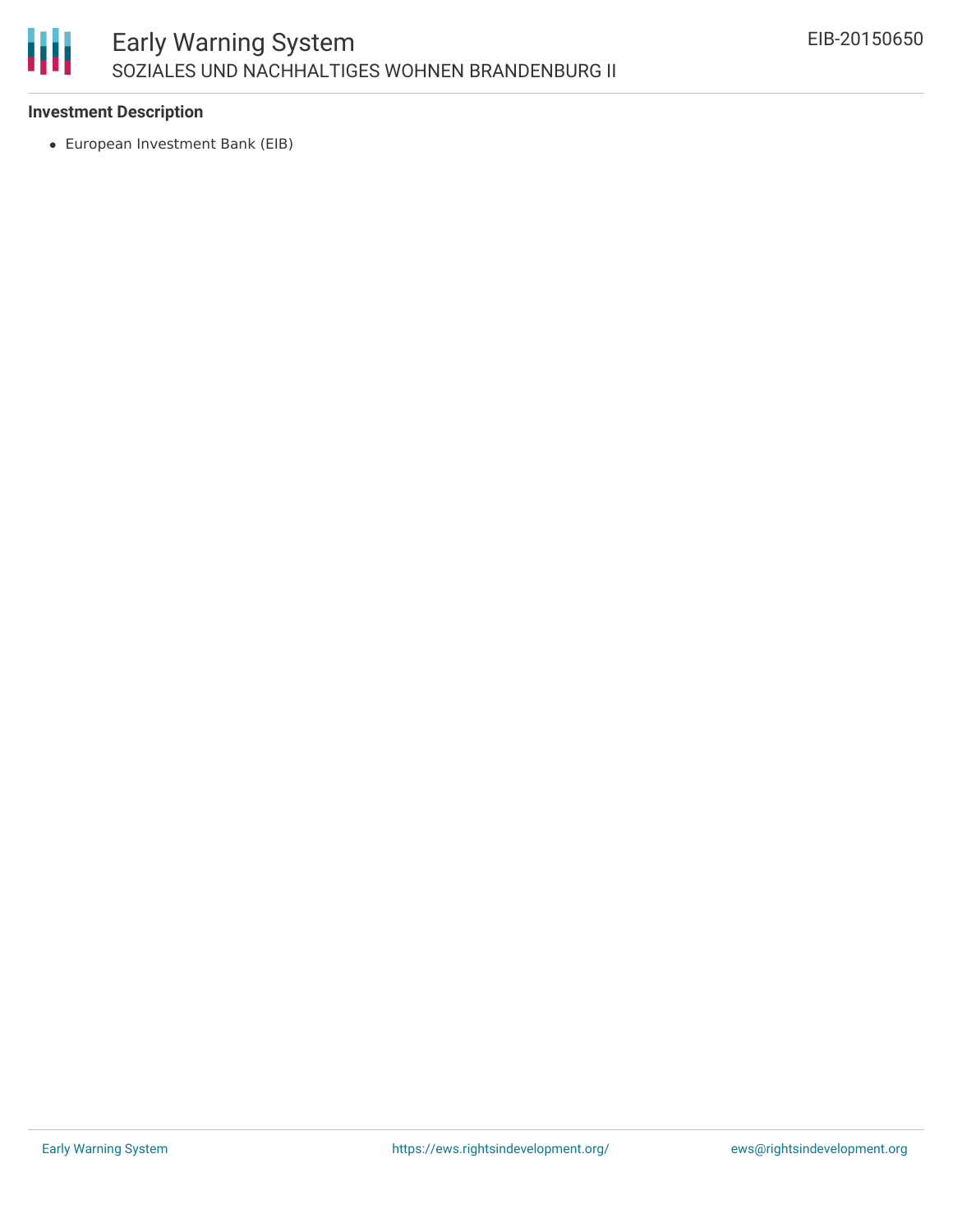#### **Contact Information**

#### ACCOUNTABILITY MECHANISM OF EIB

The EIB Complaints Mechanism is designed to facilitate and handle complaints against the EIB by individuals, organizations or corporations affected by EIB activities. When exercising the right to lodge a complaint against the EIB, any member of the public has access to a two-tier procedure, one internal - the Complaints Mechanism Office - and one external - the European Ombudsman. A complaint can be lodged via a written communication addressed to the Secretary General of the EIB, via email to the dedicated email address complaints@eib.org, by completing the online complaint form available at the following address: http://www.eib.org/complaints/form, via fax or delivered directly to the EIB Complaints Mechanism Division, any EIB local representation office or any EIB staff. For further details, check: http://www.eib.org/attachments/strategies/complaints\_mechanism\_policy\_en.pdf

When dissatisfied with a complaint to the EIB Complaints Mechanism, citizens can then turn towards the European Ombudsman. A memorandum of Understanding has been signed between the EIB and the European Ombudsman establishes that citizens (even outside of the EU if the Ombudsman finds their complaint justified) can turn towards the Ombudsman on issues related to 'maladministration' by the EIB. Note that before going to the Ombudsman, an attempt must be made to resolve the case by contacting the EIB. In addition, the complaint must be made within two years of the date when the facts on which your complaint is based became known to you. You can write to the Ombudsman in any of the languages of the European Union. Additional details, including filing requirements and complaint forms, are available at: http://www.ombudsman.europa.eu/atyourservice/interactiveguide.faces